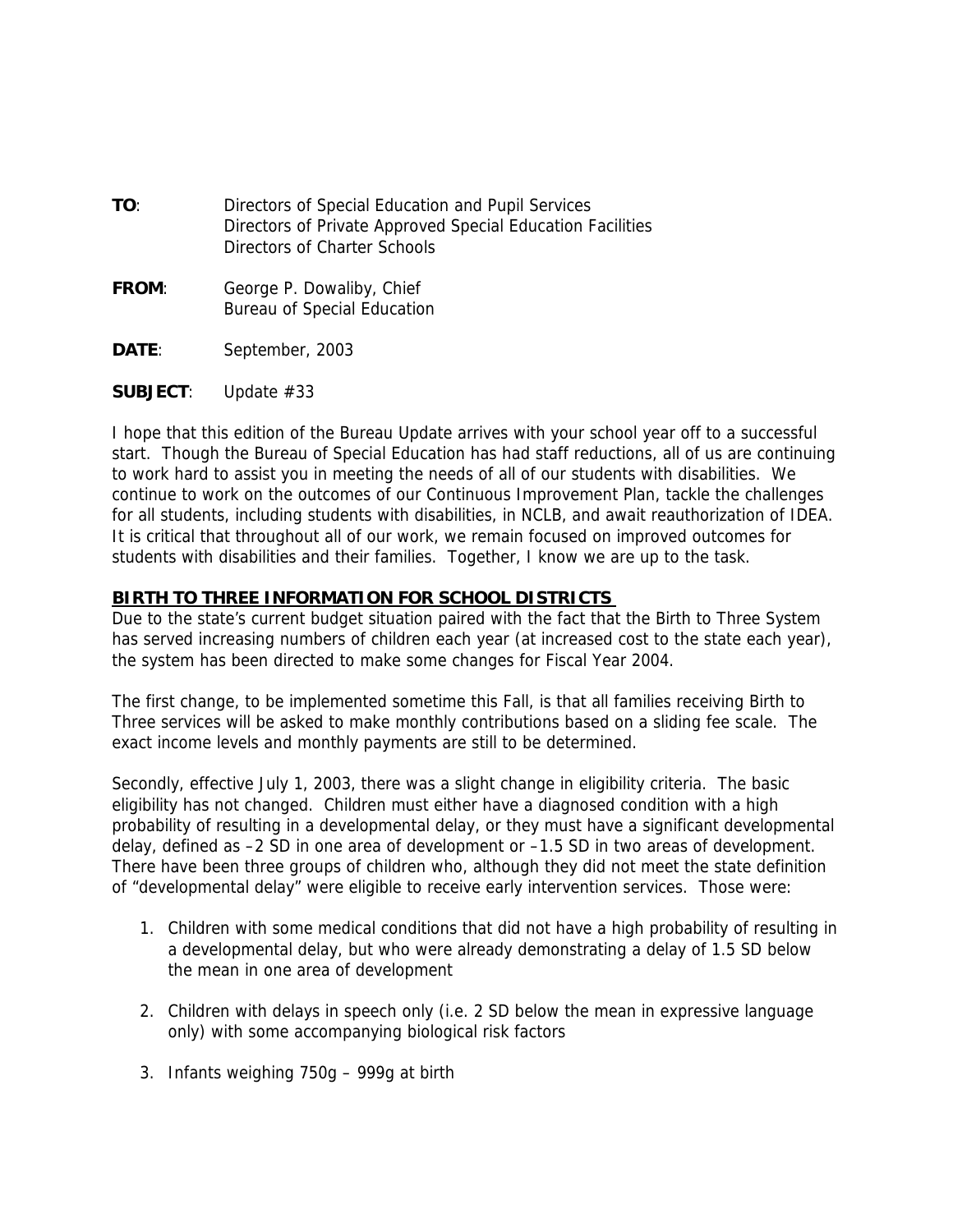These children, if evaluated after July 1, 2003, are no longer be eligible for early intervention services, but their families are now offered free, quarterly home visits to help follow their children's development, give advice, and re-evaluate if necessary.

#### **IMPLICATIONS FOR SCHOOL DISTRICTS**

- 1. It is possible that, as their child approaches age three, a family wants to refer the child, who was not eligible for early intervention, to their local school district for evaluation and determination of eligibility for preschool special education and related services. In those cases, Birth to Three programs will assist the family to make the referral, however the referral will not be from the Birth to Three System, it will be coming from the family. If the family signs a release, information from the child's record can be shared with the local school district, however, since the child is not eligible, there will *not* be updated evaluation or assessment or progress information available. The child's initial evaluation report would be available, and notes from quarterly follow-along visits and, perhaps, reports of subsequent re-evaluations. Eligibility determination for special education and related services, as always, will be the responsibility of the school district.
- 2. Quarterly reports sent to the school districts by the Birth to Three System will, in the future, include the number and dates of birth of eligible children residing in the district (along with names if parents have given consent) and the number and dates of birth for those that are receiving follow-along visits.

### **P.A. 03-219 AN ACT IMPLEMENTING THE RECOMMENDATIONS OF THE LEGISLATIVE PROGRAM REVIEW AND INVESTIGATIONS COMMITTEE RELATIVE TO THE FUNDING OF EDUCATIONAL SERVICES FOR CHILDREN WHO ARE BLIND OR VISUALLY IMPAIRED.**

---------------------------------------------------------------------------------------------------------------------

- Establishes a new funding structure for the provision of educational services to children who are blind or visually impaired (Effective July 1, 2003).
- Requires the Board of Education and Services for the Blind to provide, upon written request from any interested school district, the services of teachers of the visually impaired, based on the levels established in individualized education plans (IEPs) (Effective July 1, 2003).
- A copy of P.A. 03-219 is enclosed. ---------------------------------------------------------------------------------------------------------------------

# **STUDENTS WITH DISABILITIES AND PARENTAL CHOICE IN CONNECTICUT**

As a new school year is beginning, I want to remind LEAs, choice program personnel and families of the obligation to provide a free appropriate public education (FAPE) to students with disabilities enrolled in choice programs (charter schools, interdistrict magnet schools, openchoice program, regional vocational agriculture centers and regional vocational technical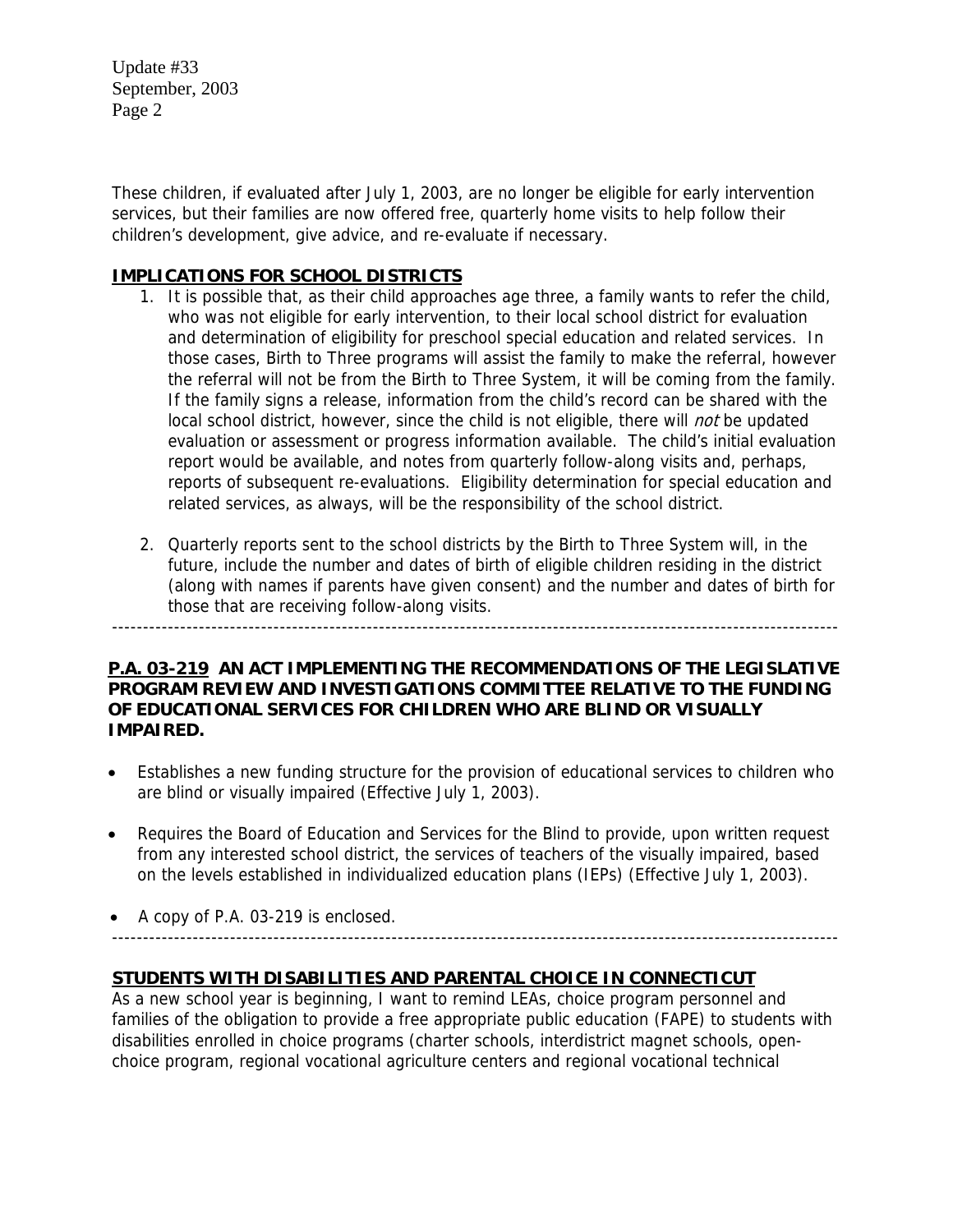Update #33 September, 2003 Page 3 schools) in the state. This past spring the Bureau of Special Education distributed a publication entitled **Students with Disabilities and Parental Choice in Connecticut**. It is available online at www.state.ct.us/sde/deps/special/ParentalChoice.pdf.

All students with disabilities have access to choice programs and retain all rights and protections under the Individuals with Disabilities Education Act (IDEA). The expectation is that students will be included regardless of any disability. It is a parental option to place a student with a disability in a choice program. It is not determined by the school district. Every effort must be made to accommodate these students. Only in the event that a student could not achieve satisfactorily in the choice program, even with the use of supplementary aids and services, could it be determined by a Planning and Placement Team (PPT) that the program was not appropriate. This would include the provision of a variety of service delivery options for students. Parents may always challenge the decision of the PPT through due process.

For further questions, you may contact Dr. Nancy Cappello at (860) 807-2035 or by email at nancy.cappello@po.state.ct.us

---------------------------------------------------------------------------------------------------------------------

#### **AUTISM CONSORTIUM LEARNING OPPORTUNITY**

**Autism Program Quality Indicators (APQI): A Self-Review and Quality Improvement Guide for Schools and Programs Serving Students with Autism Spectrum Disorders** 

The State Department of Education and SERC are providing an opportunity for selected school districts to work with Kristin V. Christodulu, Ph.D. Associate Director, Center for Autism and Related Disorders, Department of Psychology, University at Albany, SUNY.

The Autism Program Quality Indicators (APQI) are intended as a self-review and quality improvement guide for schools and programs serving students with autism grades PreK-12. The APQI are a compilation of researched-based components that have been linked to high quality and effective educational programs for students with autism. The items on the APQI were derived from a variety of sources including review of the scientific literature, professional experience and input and review by national experts in the field of autism.

This consortium learning opportunity is designed to provide school teams (grades PreK-12), with in-depth training on the Autism Program Quality Indicators. This consortium training will include 2 informative sessions and 1 site visit, for each participating school district. School teams participating in this training will:

- attend an initial session on how to use the APQI;
- complete the APQI on their program as a team;
- participate in a site visit to their program which will be structured to obtain information to compete the APQI (interview with program director, interviews with teacher and related service providers, observation of instruction, materials for review, exit discussion); and
- attend a concluding networking session and discussion on lessons learned and next steps.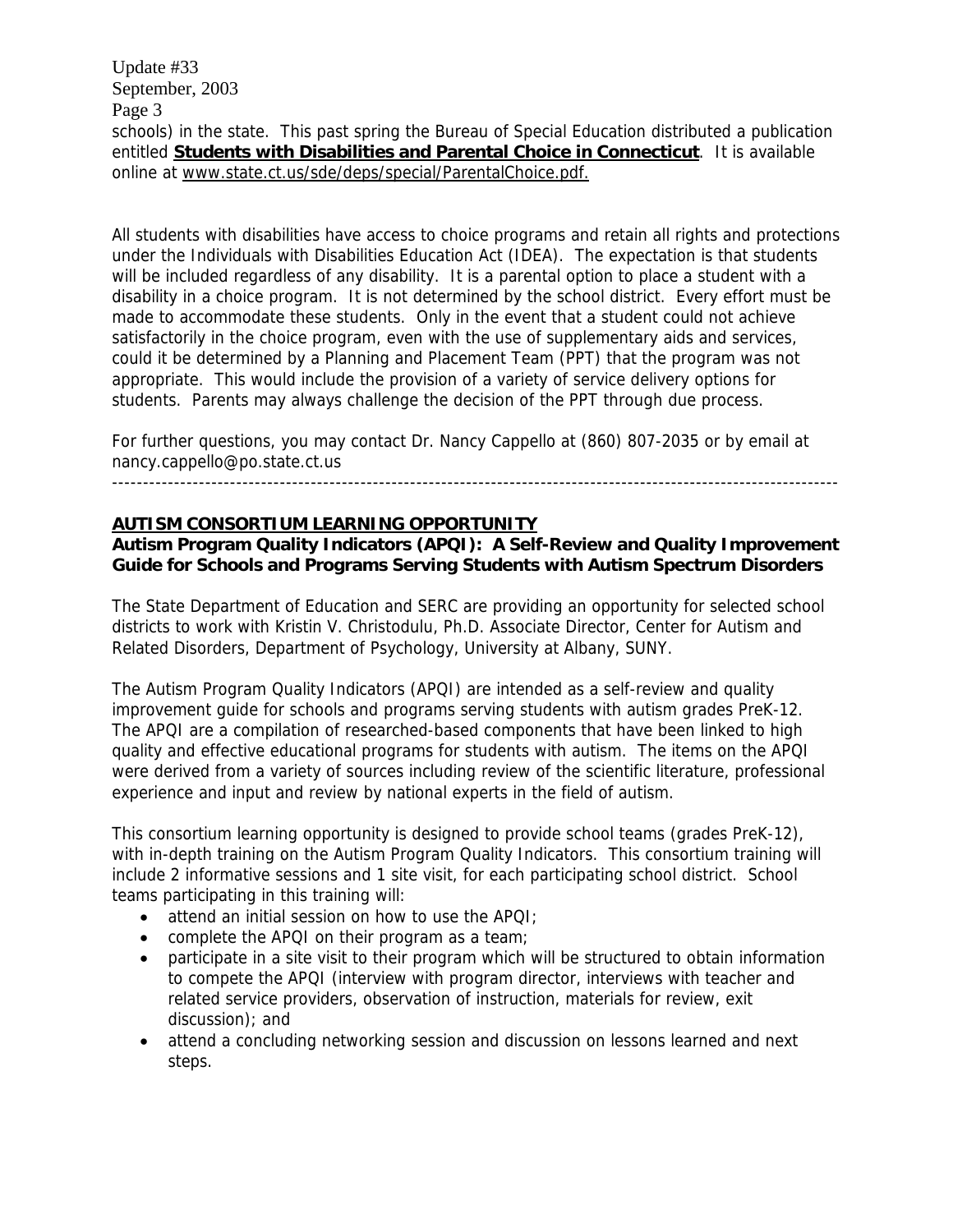Update #33 September, 2003 Page 4 If you have any questions please call Roger D. Frant at 860-807-2027 or David R. Cormier at 860-632-1485 x 320.

--------------------------------------------------------------------------------------------------------------------

#### **NCLB, THE CONNECTICUT MASTERY TEST AND STUDENTS WITH DISABILITIES**

As we move into a new school year and prepare for the Connecticut Mastery Test, it is important to keep a couple of recent federal rulings in mind when we test our students enrolled in special education.

Students enrolled in special education most frequently take the standard grade level version of the test with accommodations. They are, however, eligible to take an alternate assessment as determined by the PPT. The alternate assessment may be an out-of-level test or the CMT Skills Checklist. With the passage of No Child Left Behind (NCLB) and the calculation of Adequate Yearly Progress (AYP), determinations about the level of test participation have significant implications.

Those students who take the standard grade level version of the test receive a score and their performance level (advanced, goal, proficient, basic, below basic) for purposes of AYP calculations is determined.

Students who take an out-of-level test, also receive a score and their performance level on the out-of-level test is determined. Because the intent of the federal legislation is to measure student progress on grade level content standards, regardless of how well they may score on an out-of-level test, out-of-level testers will be counted as scoring at the below basic performance level for AYP calculations. For example, a sixth grade student may take the grade 4 test and score well enough to reach the proficient level on the grade 4 test. For AYP calculations however, this student will be counted as scoring at the **below basic** level.

Students whose teachers rate them with the Skills Checklist will receive a score and a performance level will be determined. The U.S. Department of Education has allowed states to establish an additional set of performance standards (independent, proficient, basic) for those students with significant cognitive disabilities who participate in an alternate assessment such as the Skills Checklist. Those students who score at the proficient level on the Checklist will be aggregated with all other students who score at the *proficient* level for AYP calculations.

Districts are advised to carefully examine their decisions relative to out-of-level testing. Only those students who are working significantly below grade level should be considered for out-oflevel testing at this point because of the penalty incurred in the AYP calculations. The students for whom the Checklist is appropriate are a clearly definable and highly identifiable population. There should be no attempt to move students from out-of-level testing to the Skills Checklist in order to improve AYP calculations.

---------------------------------------------------------------------------------------------------------------------

#### **GUIDANCE DIRECTORS LEADERSHIP ACADEMY**

The State Department of Education and SERC will offer an exciting two-day learning opportunity for Connecticut Guidance Directors to explore a new vision for school counseling programs that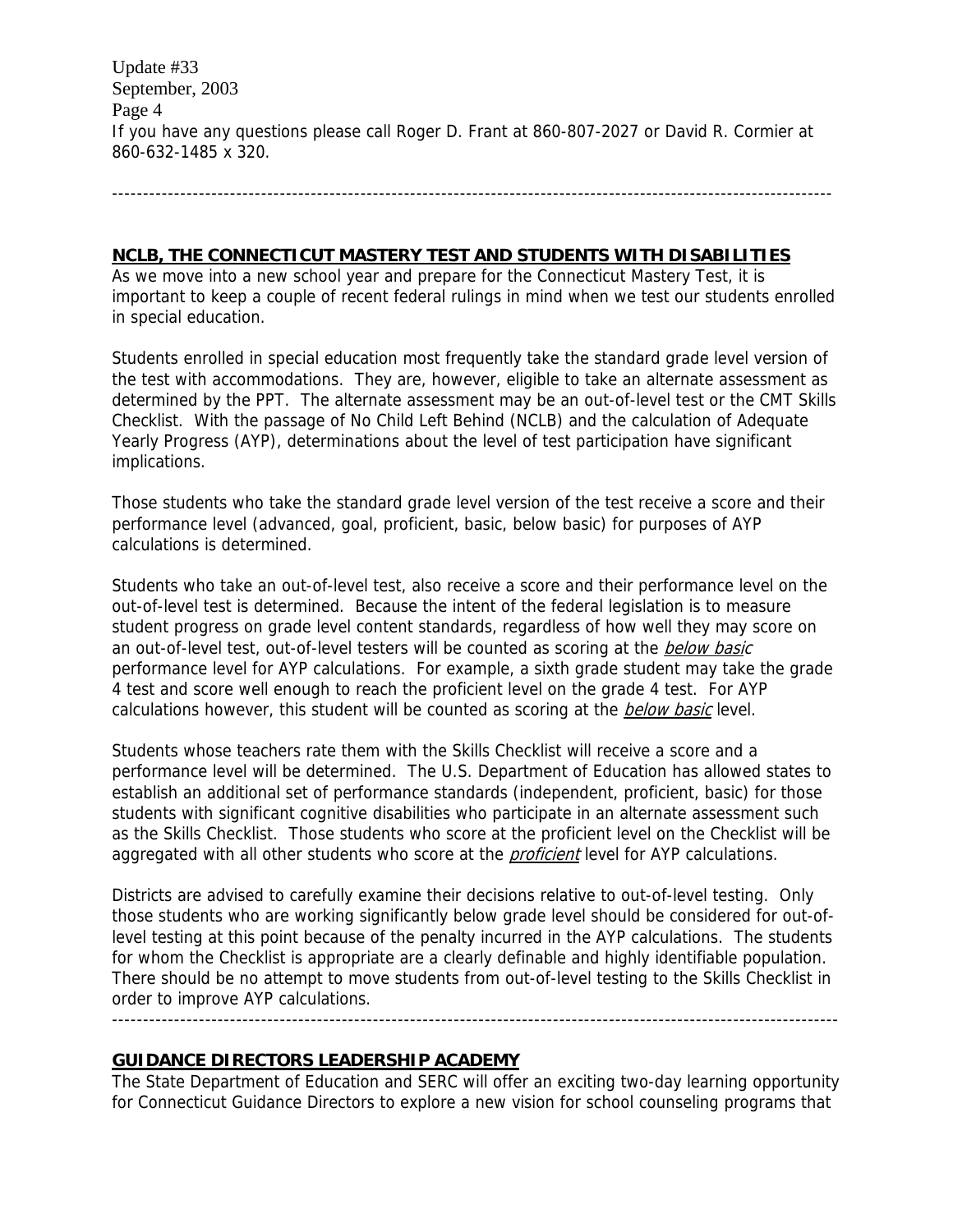Update #33 September, 2003 Page 5 focuses on advocacy, data-based decision making and systemic change. Dr. John Carey, Director of the National Center for School Counseling Outcome Research and Associate Professor of School Counseling at the University of Massachusetts, Amherst, will present the Leadership Academy at the ITBD in New Britain on November 21, 2003 and March 12, 2004. The Academy is open to administrators who have leadership responsibility for school counseling

programs in their districts. Please make the enclosed application materials available to appropriate staff without delay, as enrollment is limited. Questions about the program can be directed to Nancy M. Aleman, CSDE at (860) 807-2044 or E-mail at [nancy.aleman@po.state.ct.us.](mailto:nancy.aleman@po.state.ct.us)

---------------------------------------------------------------------------------------------------------------------

**SECONDARY TRANSITION PLANNING: Secondary Transition Contact Personnel** 

Enclosed is a form requesting the name, address and telephone number of the staff member in your district, **most directly responsible** for transition planning at the secondary level. This may be your Transition Coordinator, Work-Study Coordinator, classroom teacher, or guidance counselor. This database will be utilized to disseminate appropriate training activities and materials to staff in your high schools. Please **do not** include your name, as Special Education Directors will always receive copies of any announcements or materials that are disseminated. ---------------------------------------------------------------------------------------------------------------------

#### **YOUTH SUICIDE PREVENTION**

The State Department of Education is in the process of updating guidelines for the development of school district policy and procedures for youth suicide prevention. The new publication should be ready for distribution during the 2003-04 school year. The SDE suicide prevention guidelines have been out of print since the publication of *Guidelines for Developing Policies and* Procedures for Reporting Child Abuse and Neglect in 2000. (Guidelines for developing policies on child abuse and neglect, and on youth suicide prevention, were combined in a 1989 SDE document, since these two mandates were both enacted into law by Public Act 89-168.)

The working plan is for the new document to include examples of school district policies and procedures in an appendix. If your school district has been particularly diligent about developing and updating its policy and/or procedures, please consider letting your colleagues benefit from your efforts. School districts are encouraged to submit their policies and procedures to Bob Lichtenstein by email (preferably) at bob.lichtenstein@po.state.ct.us, or by snail mail at State Department of Education, 25 Industrial Park Road, Middletown, CT 06457.

Hopefully, the publication of this document will remind and motivate school districts to review their policies and procedures on youth suicide prevention. To provide administrative and clinical support for youth suicide prevention efforts, the State Department of Education and the Department of Children and Families will co-sponsor a statewide conference on suicide prevention for school community teams on February 6, 2004. SERC will be disseminating more detailed information about the conference.

---------------------------------------------------------------------------------------------------------------------

#### **ORIENTATION PROGRAMS FOR STUDENT SUPPORT SERVICES**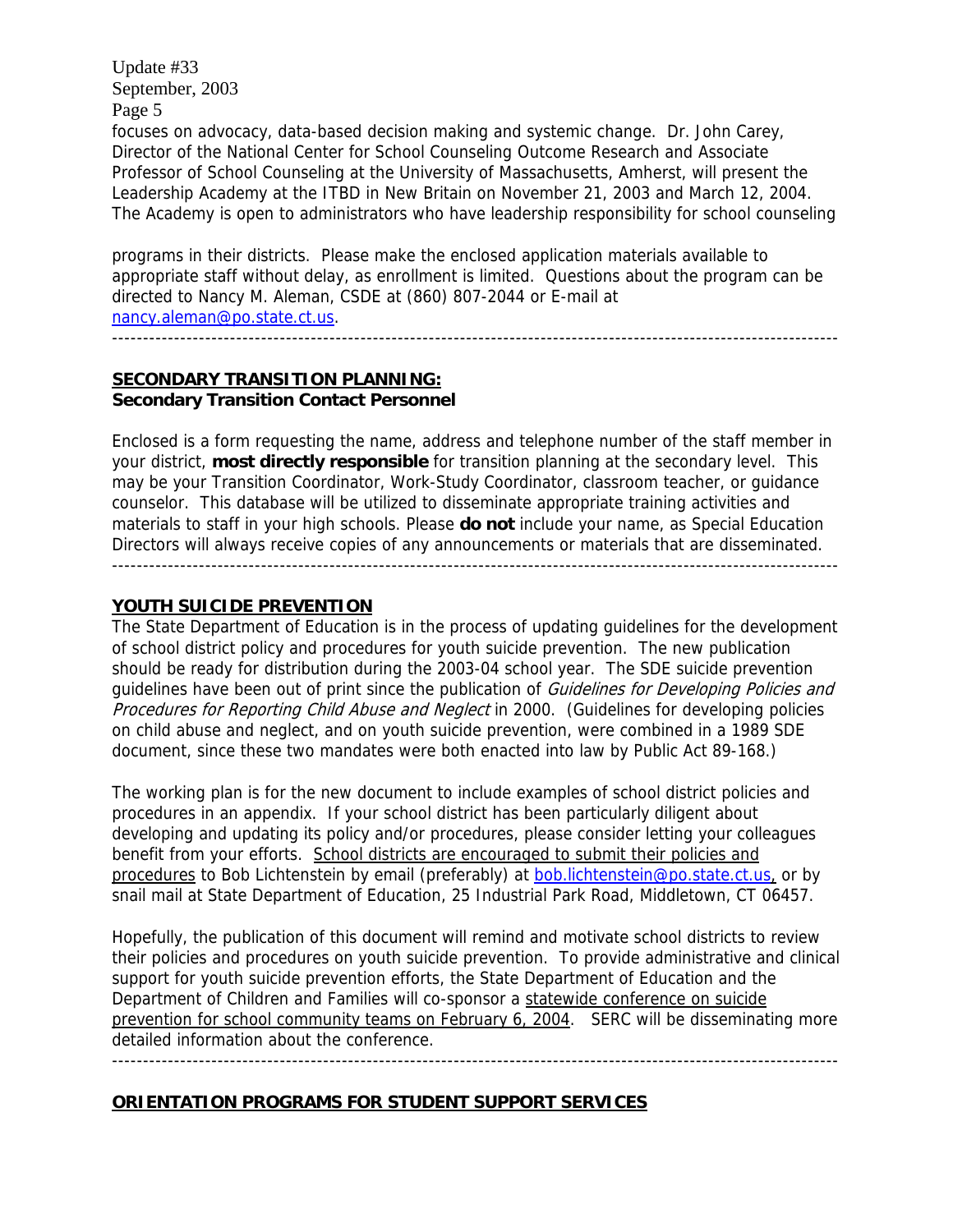The Connecticut State Department of Education, in collaboration with the Special Education Resource Center (SERC), EASTCONN and state professional associations, is offering orientation programs for support services personnel. These programs, designed for professionals who are in their first year of practice in the state, cover essential material relating to roles and functions, laws, policies, guidelines, and best practice.

A listing of programs, with dates and locations, is provided below. All programs are full day sessions, with the exception of the two-day orientation for school nurses. A brochure with information about the School Nursing Orientation will be sent to school district nursing supervisors by EASTCONN.

Applications materials have been provided as an enclosure. Please make this information available to appropriate staff.

| Date                  | Topic                                                       | Location                         |
|-----------------------|-------------------------------------------------------------|----------------------------------|
| To be announced       | Orientation for School Nurses, Part 1                       | TBA                              |
| To be announced       | Orientation for School Nurses, Part 2                       | TBA                              |
| Wednesday, October 29 | Orientation for School Psychologists                        | MDC Training Center,<br>Hartford |
|                       | Wednesday, December 4 Orientation for School Social Workers | SERC classroom,<br>Middletown    |
|                       |                                                             |                                  |

#### **REVISION OF PPT REPORT FORM FOR SPEECH-LANGUAGE CRITERIA**

In response to feedback from the field, two items have been added to the "Ruling Out Other Factors" section (B) of the PPT Report of Eligibility for Speech-Language Services form in the speech-language criteria guidelines. The additions reflect language in IDEA regulations concerning the relative contribution of cognitive and behavioral factors. Many users of the criteria commented that, though the narrative of the guidelines discussed these topics, the information was often lost in the PPT discussion about eligibility. New items #6 and 7 have been added to facilitate decision-making. These revised pages are being posted to the SDE website.

**CONNECTICUT PARENT ADVOCACY CENTER (CPAC) -- AUGUST 2003**

The Connecticut Parent Advocacy Center (CPAC) is a statewide source of training, information and support for parents of children with disabilities and the professionals who work with them. Funded since 1984 by the U.S. Department of Education, Office of Special Education Programs, CPAC is part of a national network of more than 100 centers. Parent centers like CPAC educate parents and professionals about special education law; assist in the resolution of disputes between parents and schools or other agencies; connect families to community resources and provide current information about best practices and school improvement activities.

---------------------------------------------------------------------------------------------------------------------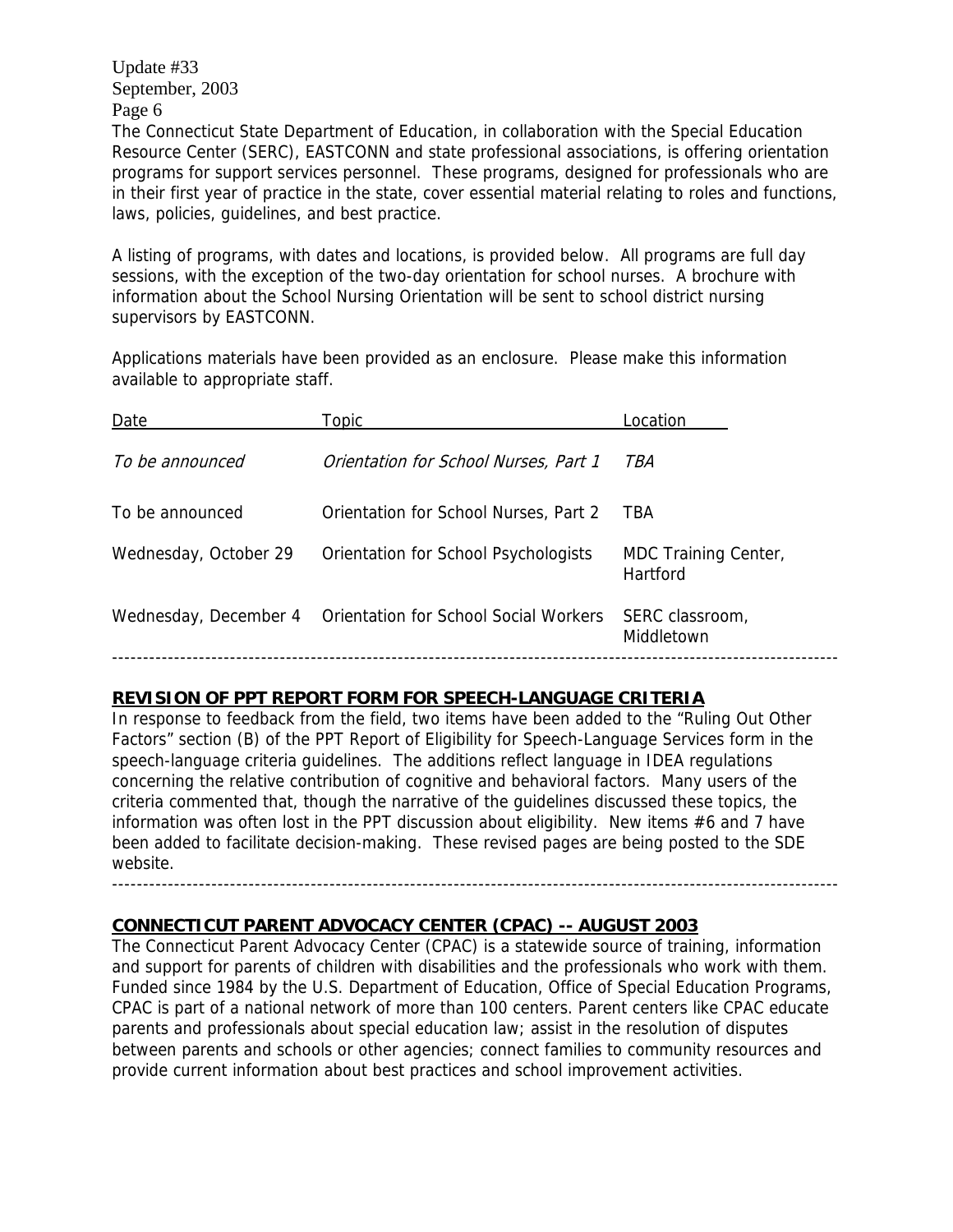All of CPAC's services and activities are designed to increase parent participation and satisfaction with the IEP process and to support LEA and State Department of Education efforts to promote meaningful parent involvement. The staff and governing board of CPAC include both experienced parents and educators who are committed to helping parents and school personnel work together to improve the educational outcomes for all children. A growing network of

volunteer Parent Advisors, trained by CPAC, are also available to provide more individualized support to parents at the local level.

In addition to the free parent training and information offered by CPAC, the center is responsible for coordinating the parent training component of our state's LRE initiative. Last year CPAC worked with 18 LEAs to coordinate parent training related to the PJ Settlement Agreement. CPAC will continue to provide support to districts hosting similar parent training this year . We also plan to offer additional training designed especially for parents and providers of preschool children with disabilities.

Please contact CPAC if you would like to sponsor a workshop for parents in your district, if you need help in identifying a speaker for a specific topic, if you have individual parents who could benefit from some additional parent support or if you need any parent-friendly materials to distribute. A brochure containing CPAC's contact information is enclosed.

## -------------------------------------------------------------------------------------------------------------------

#### **P.J. et al v.**

#### **State of Connecticut, State Board of Education et al**

Over the past fifteen months since the signing of the Settlement Agreement in federal district court on May 22, 2002, the Department and districts throughout the state have been involved with the implementation of the activities contained within the Agreement. Following is an update of what has been occurring since then and what to anticipate during the 2003-04 school year.

- **1. Annual Report-**The Department has submitted two comprehensive reports to the Courts describing the efforts of the state in implementing the Agreement. The first Annual report was submitted in September 2002 with the Second Annual report just recently submitted in June 2003. Annual reports will continue to be submitted each June for five years. Court jurisdiction continues for an additional three years beyond the filing of the last annual report. The two annual reports highlight the activities and impact of those activities for the 2002-03 school year regarding: focused monitoring that occurred in the eight targeted districts; the training and technical assistance provided throughout the state; the variety of parent trainings and information dissemination that took place; and the recommendations and proceedings of the expert advisory panel.
- 2. **Action Plans**-During the 2002-03 school year eight targeted districts were required to develop action plans to address the five goals of the Settlement Agreement. This summer an additional sixteen districts were required to submit plans to the Department. Commissioner Sergi is expecting that by September 1, 2003 all one hundred and sixty-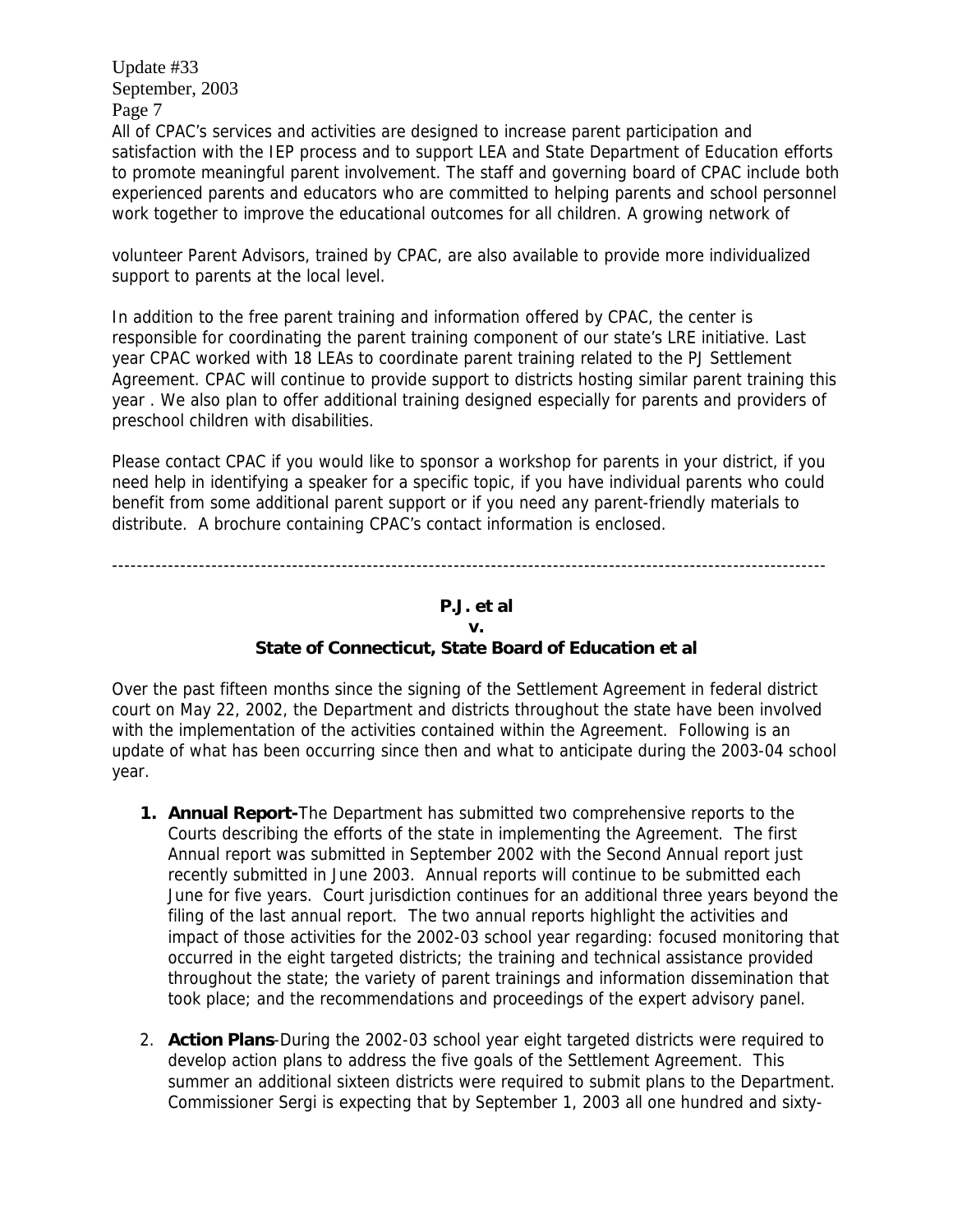> nine districts will have a plan developed for implementation for the 2002-03 school year. All action plans are expected to contain district specific targets for each data element (regular class placement; mean and median percent time with non-disabled peers; prevalence by disability, by race/ethnicity and by gender; mean percent attending home school; mean percent participating in extracurricular activities) of the five goals of the

> Settlement Agreement. The plans are to be kept on file in the district and will be monitored by the Bureau of Special Education randomly throughout the year. A letter of assurance (enclosed to this update) is to be submitted to the Bureau of Special Education by September 1, 2003 acknowledging this action. Enclosed is guidance in completing this action plan. If you have any questions about the plan, contact Anne Louise Thompson at [annelouise.thompson@po.state.ct.us](mailto:annelouise.thompson@po.state.ct.us) or (860) 807-2030.

**3. State data trends of the Settlement Agreement-**As required by the Settlement Agreement, the Department needed to establish a baseline year, which was subsequently identified as the 1998-99 school year, for the data on each of the five goals of the Settlement Agreement. Below are excerpted tables from the Second Annual Report submitted to the Court on June 30, 2003, which provide a review of the data for each goal since 1998-99 to 2002-03.

| <b>GOAL</b> |                                                                                                                     | 1998    | 1999    | 2000    | 2001  | 2002  |
|-------------|---------------------------------------------------------------------------------------------------------------------|---------|---------|---------|-------|-------|
| 1           | % of CT K-12 ID/MR<br>students spending<br>79%-100% of their<br>time with non-<br>disabled peers<br>(Regular Class) | 9.2%    | 9.6%    | 10.8%   | 11.1% | 11.6% |
| 3           | Mean % of time CT K-<br>12 ID/MR students<br>spend with non-<br>disabled peers                                      | 30.8%   | 31.6%   | 34.3%   | 35.4% | 37.5% |
| 3           | Median % of time CT<br>K-12 ID/MR students<br>spend with non-<br>disabled peers                                     | 21.5%   | 22.4%   | 30.0%   | 31.7% | 34.8% |
| 4           | <b>Home School</b><br><b>Enrollment for CT K-</b><br>12 ID/MR students                                              | No data | No data | No data | 71.3% | 66.6% |
| 5           | <b>Extracurricular</b><br><b>Participation for CT K-</b>                                                            | No data | No data | No data | 20.3% | 20.2% |

#### **Table 1-State Goals 1, 3, 4, and 5 from 1998-2002**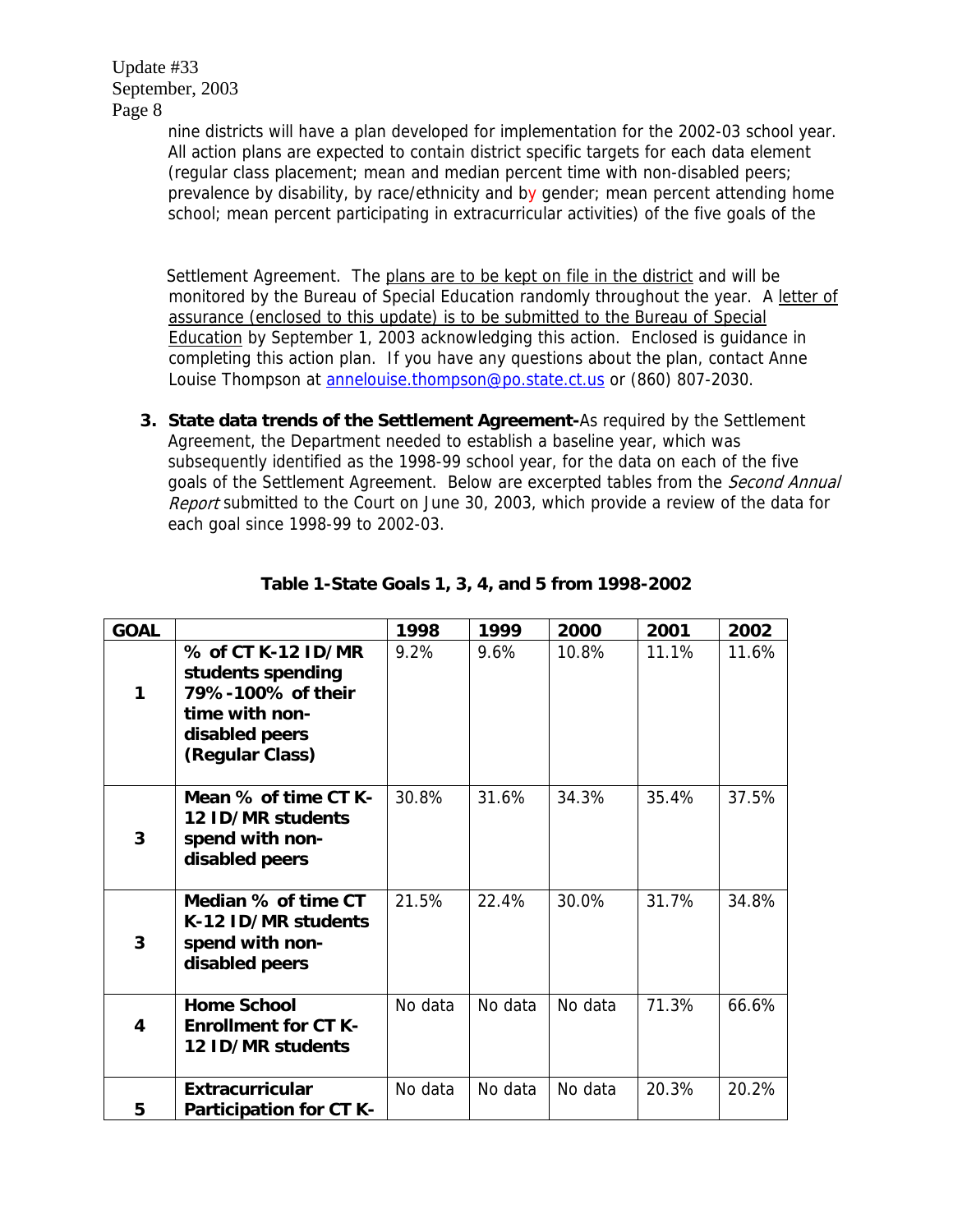| <b>12 ID/MR</b><br>' students |  |  |  |
|-------------------------------|--|--|--|
|                               |  |  |  |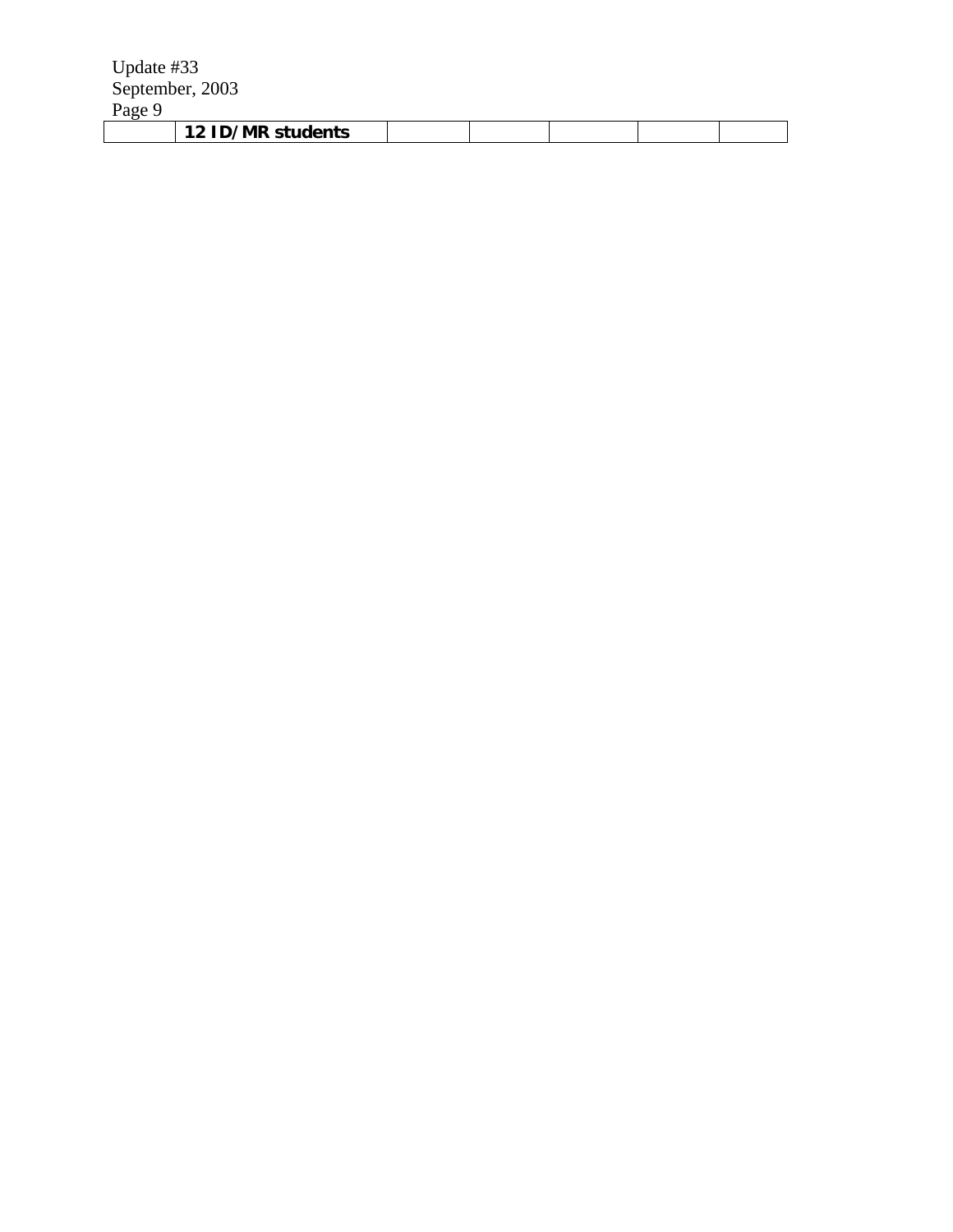| <b>GOAL</b> |                              | 1998 | 1999    | 2000    | 2001    | 2002    |
|-------------|------------------------------|------|---------|---------|---------|---------|
|             | <b>Prevalence of CT K-12</b> | 0.8% | $0.7\%$ | $0.7\%$ | $0.7\%$ | $0.6\%$ |
|             | <b>ID/MR students</b>        |      |         |         |         |         |
|             | Count of CT K-12 ID/MR       | 4103 | 3939    | 3759    | 3682    | 3548    |
|             | students                     |      |         |         |         |         |

**Table 2- State Goal 2-Prevalence Rate from 1998-2002** 

#### **Table 3- State Goal 2-Male Gender Rate from 1998-2002**

| Goal |              | 1998         | 1998 | 1999         | 1999 | 2000         | 2000 | 2001         | 2001 | 2002         | 2002 |
|------|--------------|--------------|------|--------------|------|--------------|------|--------------|------|--------------|------|
|      |              | <b>State</b> | ID   | <b>State</b> | ID   | <b>State</b> | ID   | <b>State</b> | ΙD   | <b>State</b> | ID   |
|      | Gender-      | 51.6         | 55.0 | 51.6         | 55.6 | 51.6         | 55.3 | 51.65        | 56.5 | 51.5         | 56.8 |
| 2    | Male of CT   | %            | %    | %            | %    | %            | %    | %            | %    | %            | %    |
|      | $K-12$       |              |      |              |      |              |      |              |      |              |      |
|      | <b>ID/MR</b> |              |      |              |      |              |      |              |      |              |      |
|      | students     |              |      |              |      |              |      |              |      |              |      |

**Table 4- State Goal 2 Race/Ethnicity Rate from 1998-2002** 

| Goal         | Race/Ethni      | 1998         | 1998 | 1999         | 1999 | 2000         | 2000 | 2001         | 2001 | 2002         | 2002 |
|--------------|-----------------|--------------|------|--------------|------|--------------|------|--------------|------|--------------|------|
| $\mathbf{2}$ | city CT K-12    | <b>State</b> | ID   | <b>State</b> | ID   | <b>State</b> | ID   | <b>State</b> | ID   | <b>State</b> | ID   |
|              | $ID/MR$ $(\%)$  |              |      |              |      |              |      |              |      |              |      |
|              | American        | 0.3%         | 0.4% | 0.3%         | 0.4% | 0.3%         | 0.4% | 0.3%         | 0.4% | 0.3%         | 0.4% |
|              | Indian          |              |      |              |      |              |      |              |      |              |      |
|              | Asian           | 2.6%         | 1.1% | 2.7%         | 1.1% | 2.8%         | 1.1% | 3.0%         | 1.3% | 3.0%         | 1.5% |
|              | American        |              |      |              |      |              |      |              |      |              |      |
|              | <b>Black</b>    | 13.5         | 31.3 | 13.5         | 30.4 | 13.6         | 29.7 | 13.8%        | 27.5 | 13.5         | 27.7 |
|              |                 | %            | %    | %            | %    | %            | %    |              | %    | %            | %    |
|              | <b>White</b>    | 71.4         | 44.6 | 70.9         | 45.9 | 70.3         | 46.8 | 69.3%        | 49.7 | 68.8         | 48.9 |
|              |                 | %            | %    | %            | %    | %            | %    |              | %    | %            | %    |
|              | <b>Hispanic</b> | 12.2         | 22.1 | 12.6         | 21.9 | 13.0         | 21.5 | 13.7%        | 20.8 | 13.9         | 21.3 |
|              |                 | %            | %    | %            | %    | %            | %    |              | %    | %            | %    |

4. **Qualified Specialists**-One of the main actions of the Department as identified in the Agreement is to provide a sufficient number of qualified specialists to assist LEAs in carrying out the training, supervision and support responsibilities of the Agreement. These specialists are to possess the knowledge and skill in teaching students with intellectual disability in regular classes, and in assisting teachers and other personnel to accommodate and support these students in regular classes. Last spring, the Bureau of Special Education and SERC met with seventeen specialists from throughout Connecticut for advisement in shaping the direction of this response. Enclosed is a list and contact information for the specialists who participated. The Bureau of Special Education intends to publish an annual directory, based on the input from the specialists mentioned above, of qualified specialists that are available to assist school districts in their efforts to teach students with intellectual disabilities in regular classes. Districts may anticipate a more comprehensive directory during the 2003-04 school year.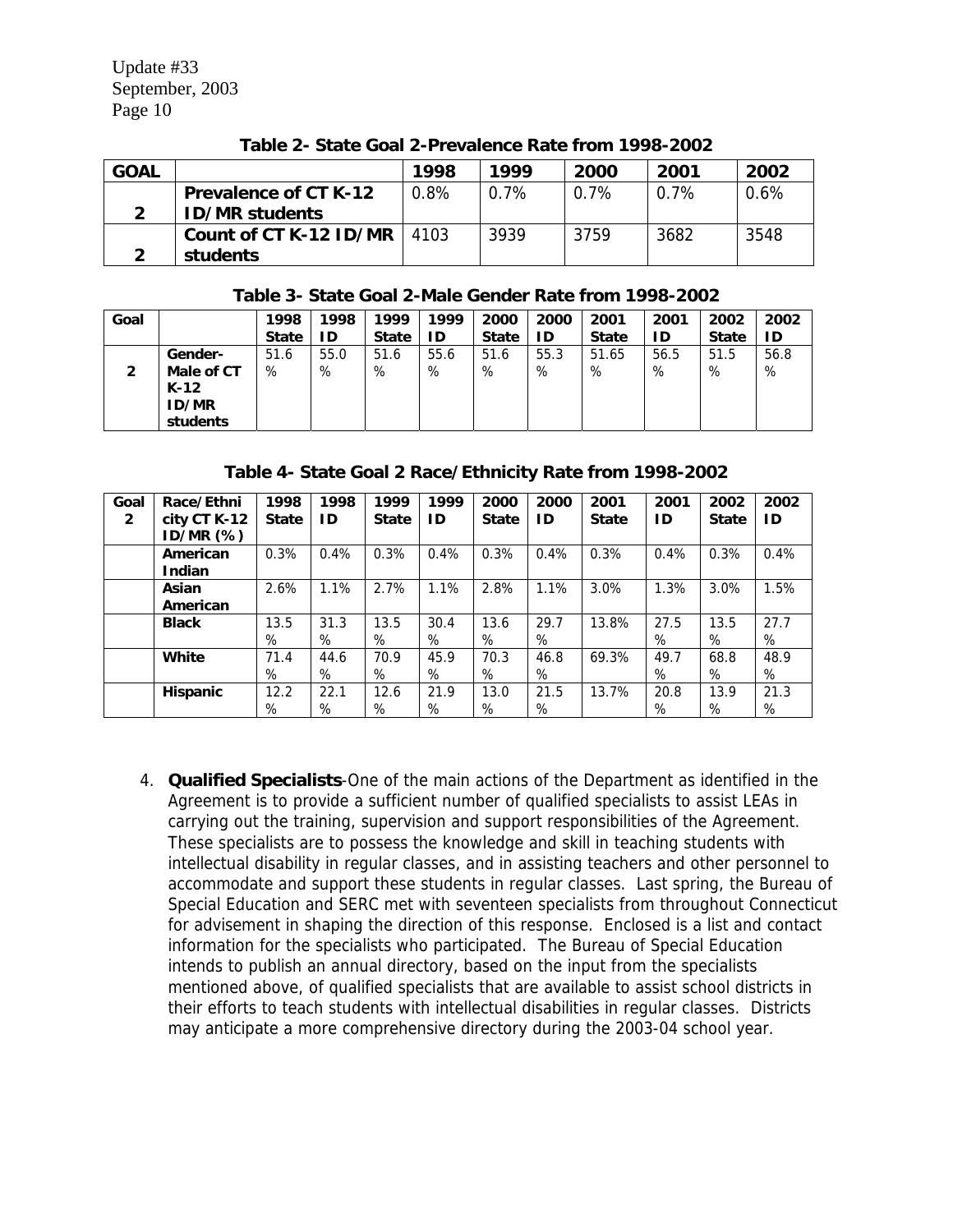- 5. **Expert Advisory Panel (EAP)** The Settlement Agreement calls for the empanelling of four experts to advise the Department in the implementation of the Settlement Agreement. The panel members selected had to be agreed upon by both the Department and the plaintiffs. These individuals are to meet a minimum of three times a year in Connecticut and have already met four times since May 2002. These experts are Dr. Leonard Burrello of Indiana University; Dr. Alan Coulter of Louisiana State University; Dr. Sharon Freagon of Northern Illinois University and Dr. Wayne Sailor of the University of Kansas. The EAP meetings for the 2003-04 year are scheduled for October, January and May.
- 6. **Training and Technical Assistance**-A major focus of the Agreement concerns the training and technical assistance to be provided to the districts. The Department in collaboration with SERC has designed a comprehensive array of opportunities and medium to meet districts' needs in implementing effective educational programs for students in inclusive educational environments. For the 2003-04 school year anticipate the following activities:
	- a. **LRE Newsletter**-this third edition is expected for publication by SERC in September with a lead article on the state's efforts with Disproportionate Identification.
	- b. **SERC LRE/Inclusion Training Booklet** this semi-annual listing of SERC offerings is due out any day with a plethora of trainings for individuals and teams, as well as consortiums and embedded coaching opportunities. The offerings provide personnel with access to the top experts in Connecticut, the United States and Canada on inclusive programming.
	- c. **Expanding Horizons Conference**-October 8, 2003: This is the State Department's and SERC's annual conference on LRE/Inclusion and is a "can't miss" for regular and special educators, related services personnel, administrators and parents! The Expert Advisory Panel will be keynoting and offering a break-out session, along with other national and local experts.
	- d. **School Based Practices Profile**-SERC will be offering six regional trainings for district or building teams to learn more about the content, completion and use of this assessment for schools to determine their level of implementation of effective schools that promote inclusive programming for students. Already over twenty districts have begun wide scale use of this instrument in their districts, along with its administrator's companion tool- **Leadership Profile.**
- 7. **Parent Training Activities** The Settlement Agreement calls for the Department to allocate funds for training programs to enable parents of class members to effectively advocate for their children in least restrictive environments. Training is to include the development of IEPS, management and teaching activities and routines, and the development of active parent groups. Additional focus of training of parents is on implementation of this Agreement and IDEA. Following are the plans for the upcoming year: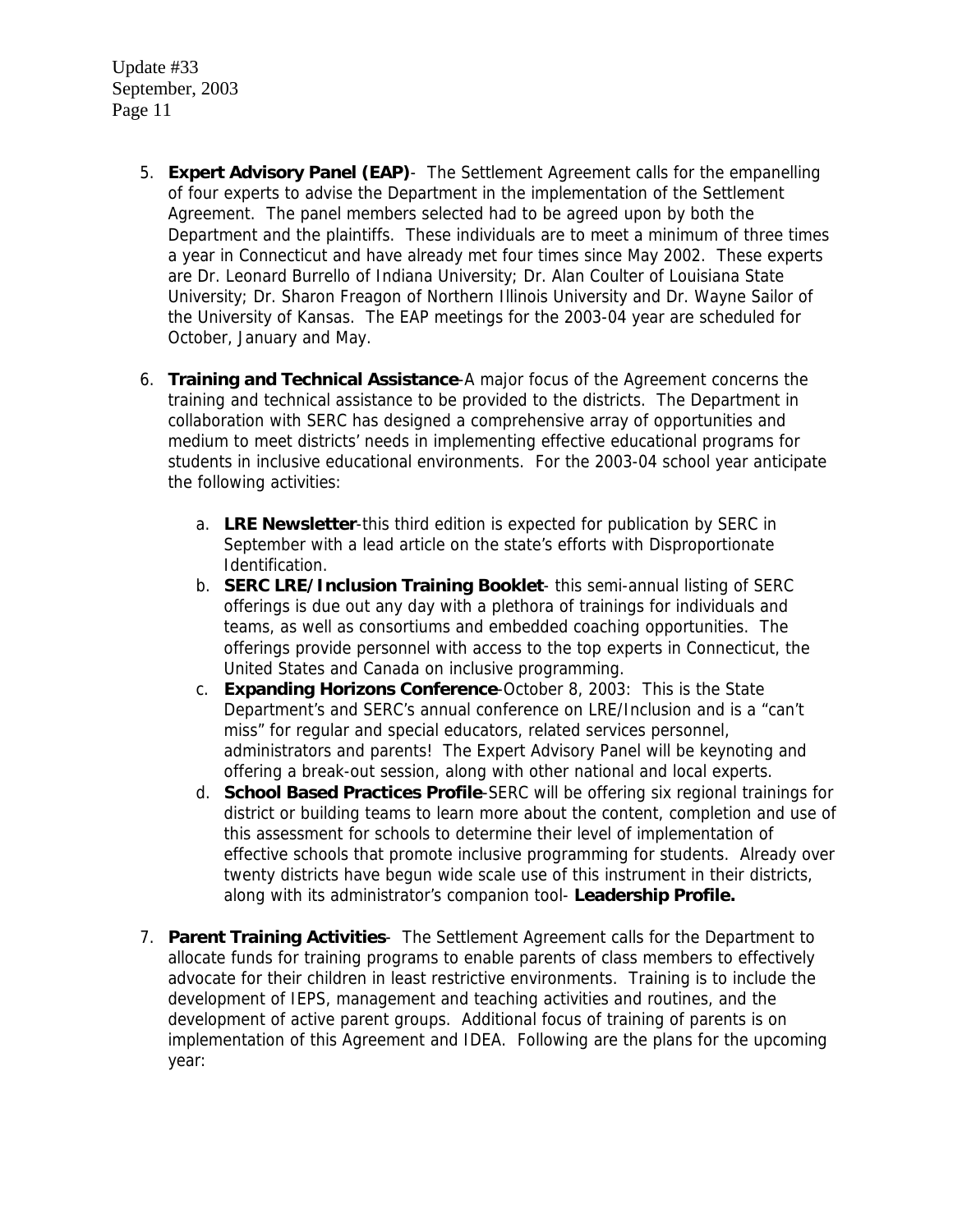- a) We are in the process of updating our data base for class members as required by the P.J., ET AL V. State of Connecticut, Board of Education, ET AL Settlement Agreement. Every school district should have recently received a data disc that includes a list of students reported on December 1, 2002 as having an intellectual disability. If you have questions regarding entering of this data, or did not receive a disc, contact Deborah Richards at (860) 807-2021 or [deborah.richards@po.state.ct.us](mailto:deborah.richards@po.state.ct.us).
	- b) We are fortunate to have a variety of statewide conferences convening this fall throughout the state. Each of these conferences will include information about the provision of services in the least restrictive environment for students identified as having an intellectual disability. We have enclosed a short summary of these conference opportunities. Please share this conference information with staff and parents. Parents may contact the Connecticut Parent Advocacy Center (CPAC) at 1-800 -445-2722 for stipends to assist with covering the cost of attending a conference.
	- c) The State Department of Education, in collaboration with CPAC and the University Center for Excellence in Developmental Disabilities, has developed an introductory training packet for parents on IDEA, LRE and the Settlement Agreement. Many of you hosted or attended one of these sessions this past school year. The training packet, which includes a power point presentation and handouts, is available to districts who hosted a training last year or who attend an overview session of the training to be held in September. We have included the information on these overview sessions in this mailing. We strongly encourage you to identify a staff person and a parent to attend. All LEAs were previously notified of this even. Additional session will be offered later this fall. CPAC is available to work with you to identify a parent, from your district, who may be interested in attending the session with your staff. CPAC has established a strong network of families throughout the state through their Next Steps training project. They are also available to assist you in conducting this training in your district should you need assistance.
- 8. **Spotlight Visitations-**The Bureau of Special Education is very pleased to announce the identification of four districts that are providing quality services to students with disabilities, particularly students with intellectual disabilities in inclusive settings. These districts will be hosting visitations from school district personnel beginning September during the 2003-04 school year on a prescheduled monthly basis. These districts are already scheduling visits for September and all other months. Call now to book a date.

The districts were selected after the CSDE conducted:

- 1. a review of district data on student achievement and least restrictive environment,
- 2. a review submitted by the district of a synopsis of their district's beliefs and practices for serving students in inclusive settings, and
- 3. an on-site evaluation of the district.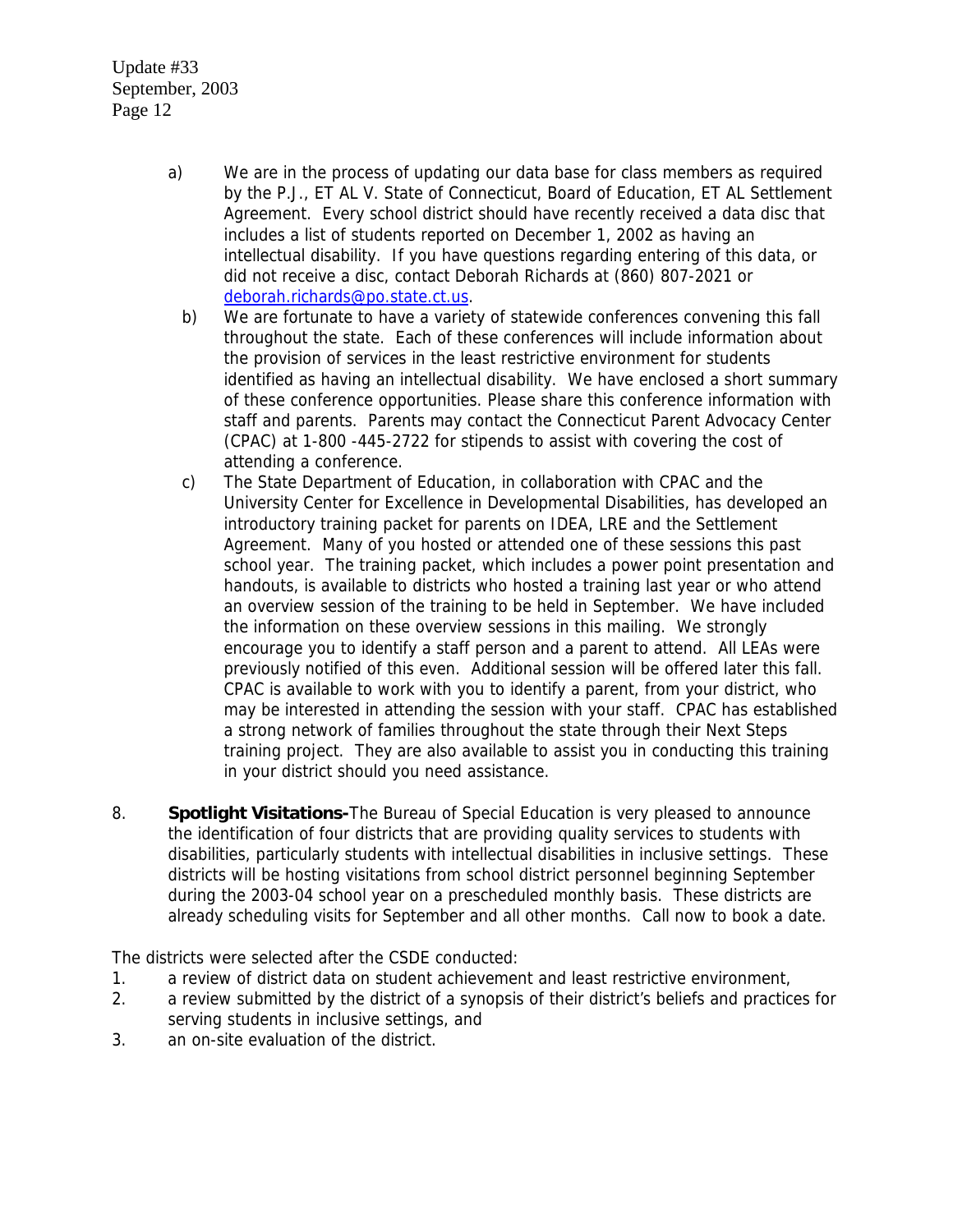If a team from your district or a team from any school in your district is interested in visiting any of these districts during the 2003-04 school year, please contact the following listed personnel to make arrangements. Space is limited, so apply early. Only one visit per year from a district team or building team will be possible given the limited availability, so teams (no greater than 10 persons) are preferred.

Teams visiting these schools will be required to complete Personal/Team Learning Agenda(s) prior to the visitation to assure as meaningful of a visit as possible. Team members may request follow up phone assistance from Spotlight Districts after a visitation.

| During the visitations team members will | Spotlight Districts- Contact Information     |  |  |  |  |
|------------------------------------------|----------------------------------------------|--|--|--|--|
| have the opportunity to:                 |                                              |  |  |  |  |
| Participate in an orientation to the     | <b>Farmington Public Schools</b>             |  |  |  |  |
| district's inclusive beliefs and         | Jane Currie, Director of Special Education   |  |  |  |  |
| practices                                | curriej@fpsct.org                            |  |  |  |  |
| Visit preschool, elementary, middle      | <b>Greenwich Public Schools</b>              |  |  |  |  |
| and high schools as pertinent to the     | Eric Arlin, Inclusion Coach                  |  |  |  |  |
| needs of the visiting team members       | Eric_arlin@greenwich.k12.ct.us               |  |  |  |  |
| Observe students and educators           |                                              |  |  |  |  |
| engaged in instruction and learning in   | <b>Guilford Public Schools</b>               |  |  |  |  |
| regular classes                          | Joe Onofrio, Director of Special Education   |  |  |  |  |
| Engage in dialogue with role-alike       | $(203)$ 453-0128                             |  |  |  |  |
| school personnel                         | onofrioj@quilford.k12.ct.us                  |  |  |  |  |
| Examine materials used in the district   |                                              |  |  |  |  |
| that contribute to the development       | <b>Suffield Public Schools</b>               |  |  |  |  |
| and implementation of inclusive          | Ann Loughrain, Director of Special Education |  |  |  |  |
| practices                                | $(860)$ 668-3806                             |  |  |  |  |
| Provide Spotlight district with          |                                              |  |  |  |  |
| feedback regarding visitation            |                                              |  |  |  |  |

For any information regarding the implementation of the Settlement Agreement contact Anne Louise Thompson, (860) 807-2030 or [annelouise.thompson@po.state.ct.us](mailto:annelouise.thompson@po.state.ct.us). If you have questions specific to parent training activities as related to the Settlement Agreement, contact Debbie Richards, (860) 807-2021 or [deborah.richards@po.state.ct.us](mailto:deborah.richards@po.state.ct.us).

cc: Theodore S. Sergi, Commissioner Mark Stapleton George Coleman Edward Prenta James Granfield Nancy Prescott Superintendents of Schools Hearing Officers